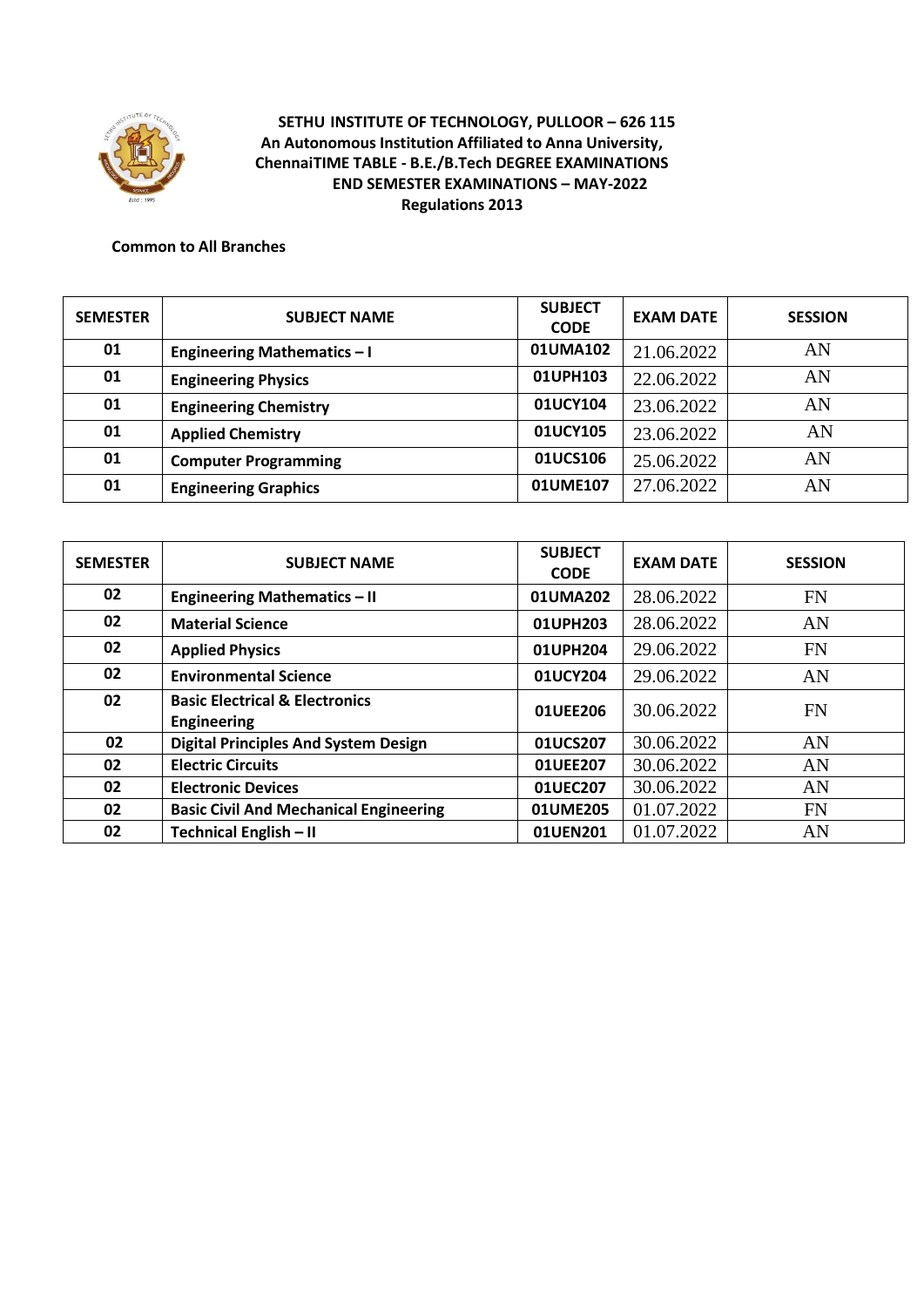

# **B.E. – Civil Engineering**

| <b>SEMESTER</b> | <b>SUBJECT NAME</b>                                            | <b>SUBJECT CODE</b> | <b>EXAM DATE</b> | <b>SESSION</b> |
|-----------------|----------------------------------------------------------------|---------------------|------------------|----------------|
| 03              | <b>Construction Techniques and Practices</b>                   | 01UCE302            | 07.06.2022       | <b>FN</b>      |
| 03              | <b>Engineering Geology</b>                                     | 01UCE303            | 08.06.2022       | <b>FN</b>      |
| 03              | <b>Transforms and Partial Differential</b><br><b>Equations</b> | 01UMA321            | 09.06.2022       | FN             |
| 03              | Mechanics of Solids $-1$                                       | 01UCE304            | 10.06.2022       | FN             |
| 03              | <b>Fluid Mechanics</b>                                         | 01UCE305            | 11.06.2022       | <b>FN</b>      |
| 03              | Surveying $-1$                                                 | 01UCE306            | 13.06.2022       | <b>FN</b>      |

| <b>SEMESTER</b> | <b>SUBJECT NAME</b>                  | <b>SUBJECT CODE</b> | <b>EXAM DATE</b> | <b>SESSION</b> |
|-----------------|--------------------------------------|---------------------|------------------|----------------|
| 04              | <b>Numerical Methods</b>             | 01UMA422            | 07.06.2022       | AN             |
| 04              | <b>Soil Mechanics</b>                | 01UCE402            | 08.06.2022       | AN             |
| 04              | <b>Highway Engineering</b>           | 01UCE403            | 09.06.2022       | AN             |
| 04              | <b>Mechanics of Solids - II</b>      | 01UCE404            | 10.06.2022       | AN             |
| 04              | <b>Applied Hydraulic Engineering</b> | 01UCE405            | 11.06.2022       | AN             |
| 04              | Surveying $-$ II                     | 01UCE406            | 13.06.2022       | AN             |

| <b>SEMESTER</b> | <b>SUBJECT NAME</b>                                                   | <b>SUBJECT</b><br><b>CODE</b> | <b>EXAM DATE</b> | <b>SESSION</b> |
|-----------------|-----------------------------------------------------------------------|-------------------------------|------------------|----------------|
| 05              | Design Of Reinforced Cement Concrete and<br><b>Masonry Structures</b> | 01UCE501                      | 14.06.2022       | FN             |
| 05              | <b>Foundation Engineering</b>                                         | 01UCE502                      | 15.06.2022       | FN             |
| 05              | Railways, Airports and Harbour Engineering                            | 01UCE503                      | 16.06.2022       | <b>FN</b>      |
| 05              | <b>Structural Analysis - I</b>                                        | 01UCE504                      | 17.06.2022       | <b>FN</b>      |
| 05              | <b>Water Supply Engineering</b>                                       | 01UCE505                      | 18.06.2022       | <b>FN</b>      |
| 05              | <b>Irrigation Engineering</b>                                         | 01UCE506                      | 20.06.2022       | <b>FN</b>      |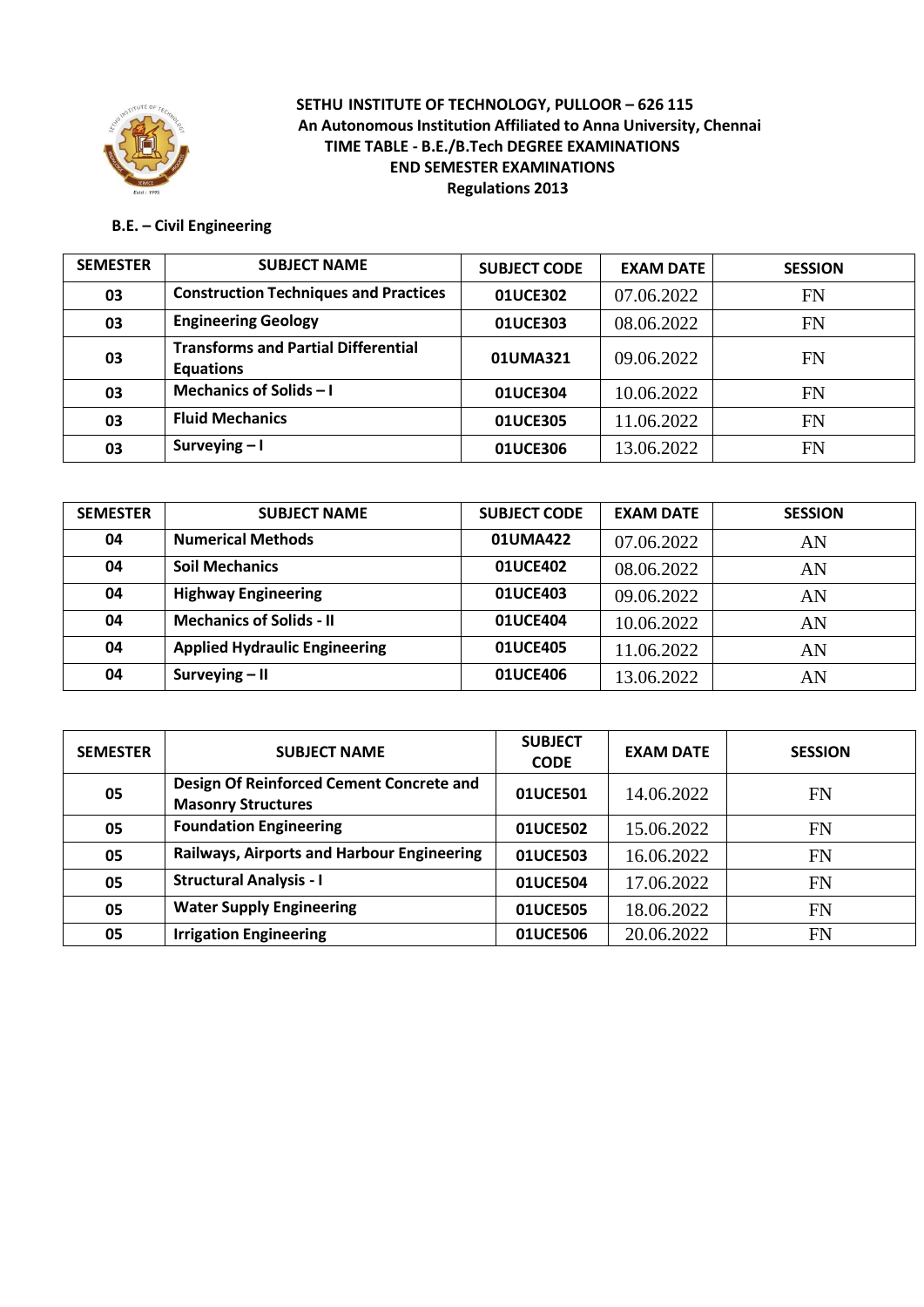| <b>SEMESTER</b> | <b>SUBJECT NAME</b>                                            | <b>SUBJECT CODE</b> | <b>EXAM DATE</b> | <b>SESSION</b> |
|-----------------|----------------------------------------------------------------|---------------------|------------------|----------------|
| 06              | <b>Design of Steel and Timber Structures</b>                   | 01UCE601            | 14.06.2022       | AN             |
| 06              | <b>Estimation, Costing and Valuation</b><br><b>Engineering</b> | 01UCE602            | 15.06.2022       | AN             |
| 06              | <b>Waste Water Engineering</b>                                 | 01UCE603            | 16.06.2022       | AN             |
| 06              | <b>Structural Analysis - II</b>                                | 01UCE604            | 17.06.2022       | AN             |
| 06              | <b>Concrete Technology</b>                                     | 01UCE908            | 18.06.2022       | AN             |
| 06              | <b>Traffic Engineering and Management</b>                      | 01UCE911            | 20.06.2022       | AN             |

| <b>SEMESTER</b> | <b>SUBJECT NAME</b>                                             | <b>SUBJECT CODE</b> | <b>EXAM DATE</b> | <b>SESSION</b> |
|-----------------|-----------------------------------------------------------------|---------------------|------------------|----------------|
| 07              | <b>Construction Management And Finance</b>                      | 01UCE701            | 21.06.2022       | <b>FN</b>      |
| 07              | <b>Advanced Structural Design</b>                               | 01UCE702            | 22.06.2022       | FN             |
| 07              | <b>Pre-stressed Concrete Structures</b>                         | 01UCE703            | 23.06.2022       | <b>FN</b>      |
| 07              | <b>Structural Dynamics And Earthquake</b><br><b>Engineering</b> | 01UCE704            | 24.06.2022       | <b>FN</b>      |
| 07              | <b>Ground Improvement Techniques</b>                            | 01UCE910            | 25.06.2022       | FN             |
| 07              | <b>Municipal Solid Waste Management</b>                         | 01UCE917            | 27.06.2022       | <b>FN</b>      |
| 07              | <b>Environmental Science And Engineering</b>                    | 01UCE925            | 28.06.2022       | <b>FN</b>      |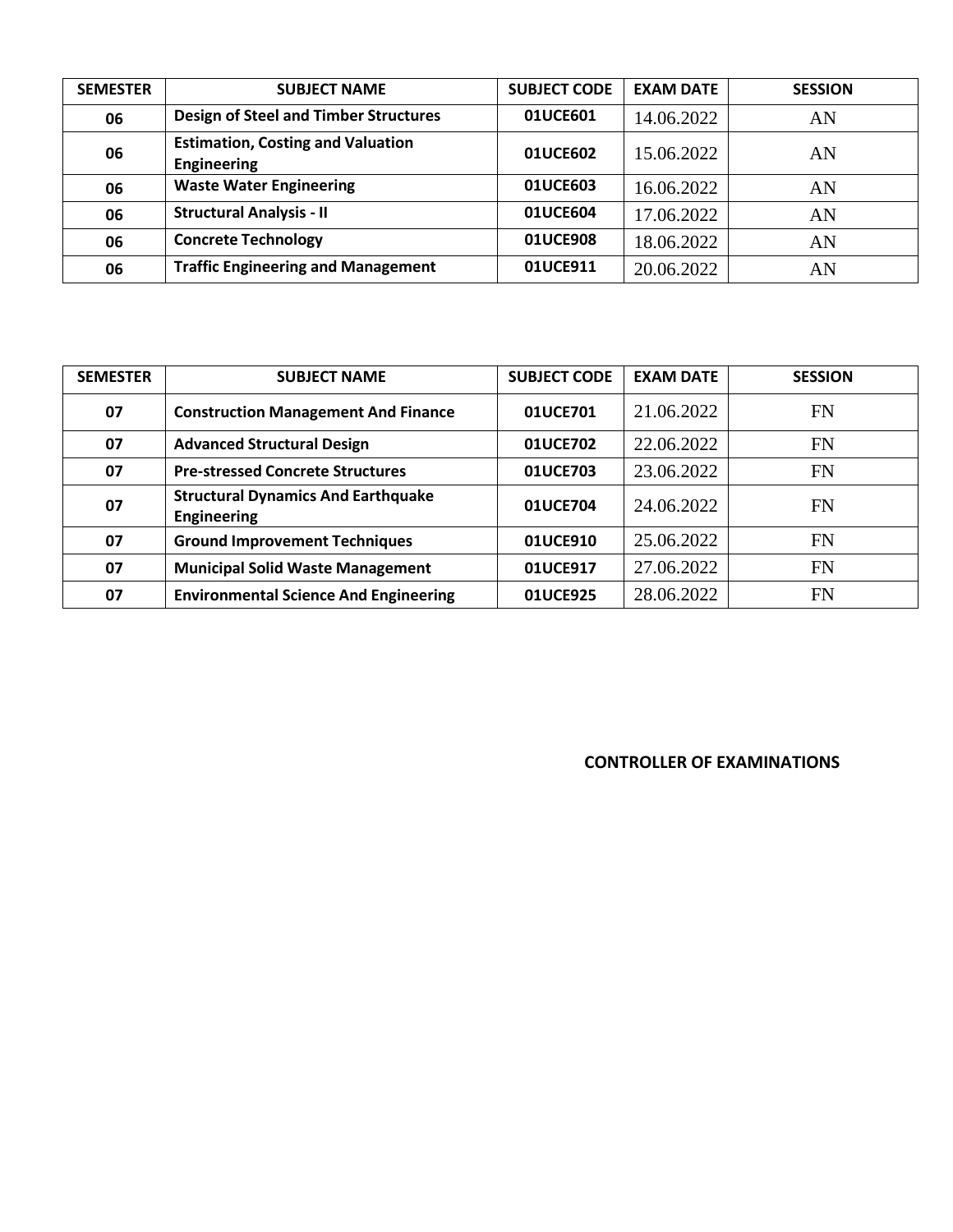

### **B.E. – Computer Science and Engineering**

| <b>SEMESTER</b> | <b>SUBJECT NAME</b>                                            | <b>SUBJECT</b><br><b>CODE</b> | <b>EXAM DATE</b> | <b>SESSION</b> |
|-----------------|----------------------------------------------------------------|-------------------------------|------------------|----------------|
| 03              | <b>Data Structures</b>                                         | 01UCS302                      | 07.06.2022       | FN             |
| 03              | <b>Computer Organization and Architecture</b>                  | 01UCS303                      | 08.06.2022       | <b>FN</b>      |
| 03              | <b>Transforms and Partial Differential</b><br><b>Equations</b> | 01UMA321                      | 09.06.2022       | <b>FN</b>      |
| 03              | <b>Object Oriented Programming</b>                             | 01UIT304                      | 10.06.2022       | FN             |
| 03              | <b>Operating Systems</b>                                       | 01UCS305                      | 11.06.2022       | <b>FN</b>      |
| 03              | <b>Software Engineering</b>                                    | 01UCS306                      | 13.06.2022       | FN             |

| <b>SEMESTER</b> | <b>SUBJECT NAME</b>                            | <b>SUBJECT</b><br><b>CODE</b> | <b>EXAM DATE</b> | <b>SESSION</b> |
|-----------------|------------------------------------------------|-------------------------------|------------------|----------------|
| 04              | <b>Applied Statistics and Queuing Networks</b> | 01UMA421                      | 07.06.2022       | AN             |
| 04              | <b>Software Testing</b>                        | 01UCS402                      | 08.06.2022       | AN             |
| 04              | <b>Java Programming</b>                        | 01UCS403                      | 09.06.2022       | AN             |
| 04              | <b>Design and Analysis of Algorithms</b>       | 01UCS404                      | 10.06.2022       | AN             |
| 04              | <b>Database Management Systems</b>             | 01UCS405                      | 11.06.2022       | AN             |
| 04              | <b>Microprocessors And Microcontrollers</b>    | 01UEC423                      | 13.06.2022       | AN             |

| <b>SEMESTER</b> | <b>SUBJECT NAME</b>                        | <b>SUBJECT</b><br><b>CODE</b> | <b>EXAM</b><br><b>DATE</b> | <b>SESSION</b> |
|-----------------|--------------------------------------------|-------------------------------|----------------------------|----------------|
| 05              | <b>Discrete Mathematics</b>                | 01UMA521                      | 14.06.2022                 | FN             |
| 05              | <b>Computer Networks</b>                   | 01UIT502                      | 15.06.2022                 | <b>FN</b>      |
| 05              | <b>Object Oriented Analysis and Design</b> | 01UCS503                      | 16.06.2022                 | <b>FN</b>      |
| 05              | <b>Theory of Computation</b>               | 01UCS504                      | 17.06.2022                 | <b>FN</b>      |
| 05              | Data Warehousing and Data Mining           | 01UCS505                      | 18.06.2022                 | <b>FN</b>      |
| 05              | <b>Web Programming</b>                     | 01UCS506                      | 20.06.2022                 | FN             |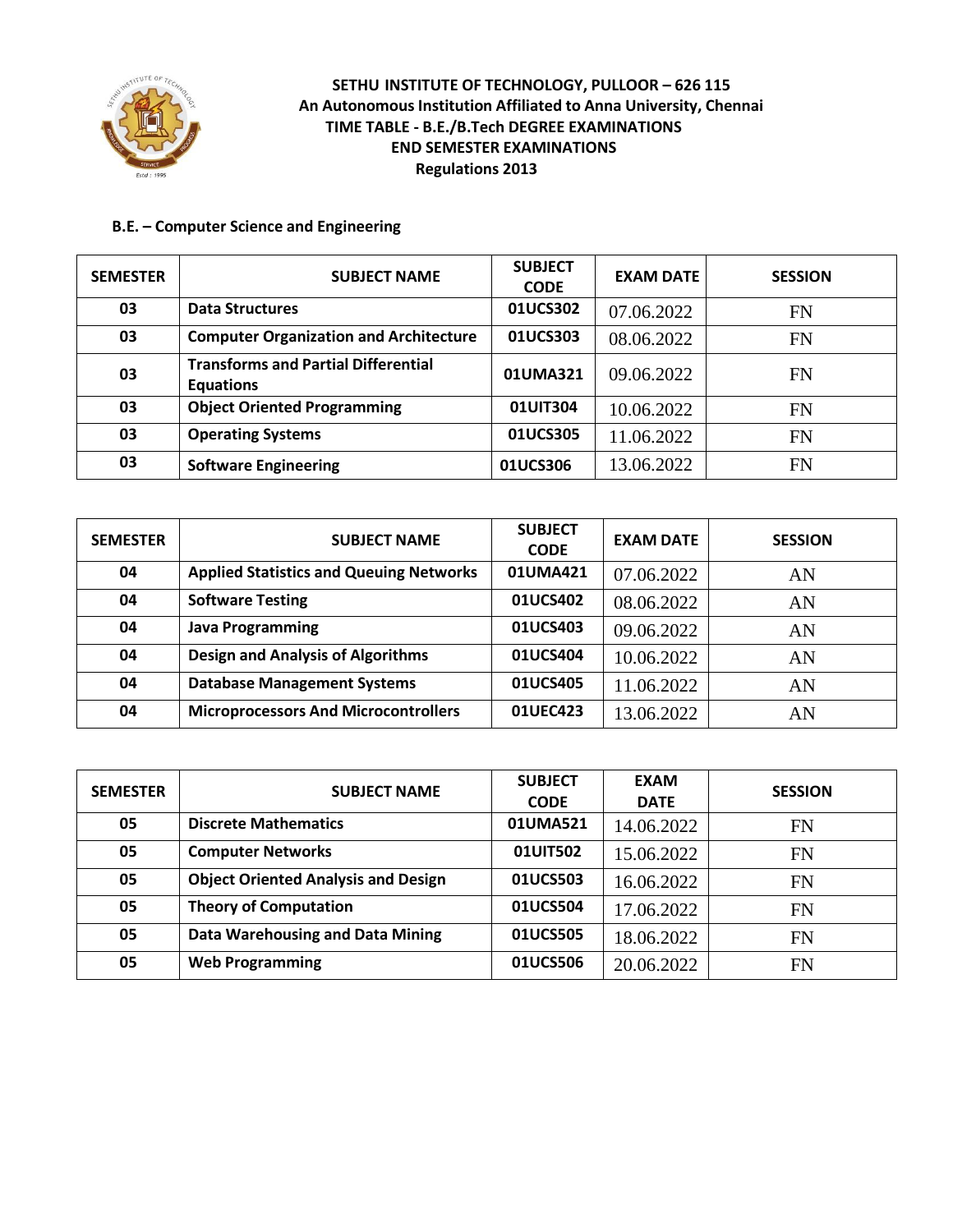| <b>SEMESTER</b> | <b>SUBJECT NAME</b>                     | <b>SUBJECT</b><br><b>CODE</b> | <b>EXAM DATE</b> | <b>SESSION</b> |
|-----------------|-----------------------------------------|-------------------------------|------------------|----------------|
| 06              | <b>Principles of Compiler Design</b>    | 01UCS601                      | 14.06.2022       | AN             |
| 06              | <b>Fundamentals of Mobile Computing</b> | 01UCS602                      | 15.06.2022       | AN             |
| 06              | <b>Artificial Intelligence</b>          | 01UCS603                      | 16.06.2022       | AN             |
| 06              | <b>Distributed Systems</b>              | 01UCS604                      | 17.06.2022       | AN             |
| 06              | <b>Information Storage Management</b>   | 01UCS902                      | 18.06.2022       | AN             |
| 06              | <b>C# and .Net Framework</b>            | 01UCS909                      | 20.06.2022       | AN             |
| 06              | <b>Human Computer Interaction</b>       | 01UCS920                      | 02.07.2022       | AN             |

| <b>SEMESTER</b> | <b>SUBJECT NAME</b>                          | <b>SUBJECT</b><br><b>CODE</b> | <b>EXAM DATE</b> | <b>SESSION</b> |
|-----------------|----------------------------------------------|-------------------------------|------------------|----------------|
| 07              | <b>Project Management and Finance</b>        | 01UME701                      | 21.06.2022       | FN             |
| 07              | <b>Interactive Computer Graphics</b>         | 01UCS702                      | 22.06.2022       | <b>FN</b>      |
| 07              | <b>Cloud Computing</b>                       | 01UCS703                      | 23.06.2022       | <b>FN</b>      |
| 07              | <b>Fundamentals of Information Security</b>  | 01UCS704                      | 24.06.2022       | <b>FN</b>      |
| 07              | <b>Internet of Things</b>                    | 01UCS911                      | 25.06.2022       | <b>FN</b>      |
| 07              | <b>Building Enterprise Applications</b>      | 01UIT910                      | 27.06.2022       | <b>FN</b>      |
| 07              | <b>Environmental Science and Engineering</b> | 01UCE925                      | 28.06.2022       | FN             |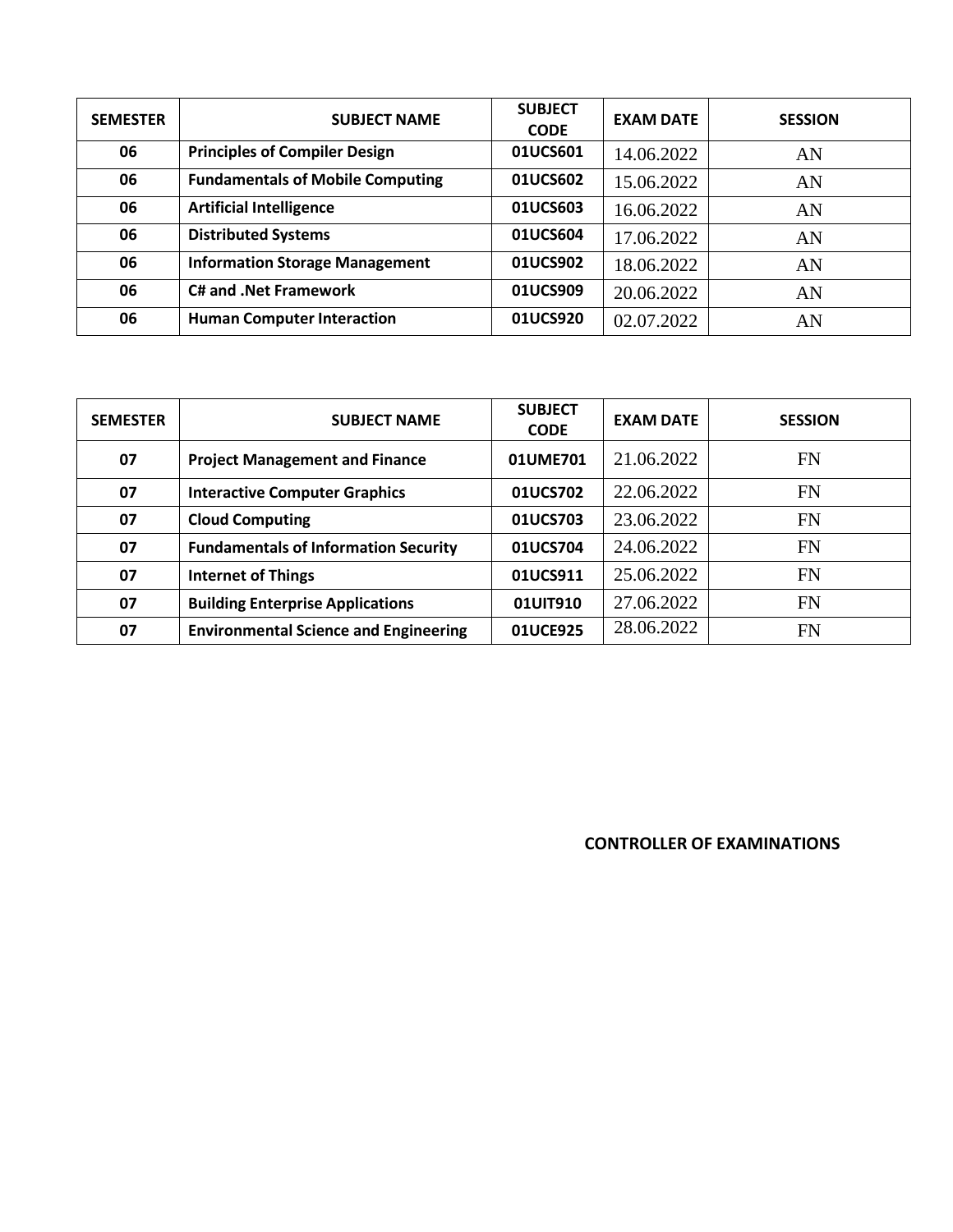

### **B.E. – Electrical and Electronics Engineering**

| <b>SEMESTER</b> | <b>SUBJECT NAME</b>                                            | <b>SUBJECT CODE</b> | <b>EXAM DATE</b> | <b>SESSION</b> |
|-----------------|----------------------------------------------------------------|---------------------|------------------|----------------|
| 03              | <b>DC Machines and Transformers</b>                            | 01UEE302            | 07.06.2022       | <b>FN</b>      |
| 03              | <b>Field Theory</b>                                            | 01UEE303            | 08.06.2022       | <b>FN</b>      |
| 03              | <b>Transforms and Partial Differential</b><br><b>Equations</b> | 01UMA321            | 09.06.2022       | FN             |
| 03              | <b>Power Plant Engineering</b>                                 | 01UEE304            | 10.06.2022       | FN             |
| 03              | <b>Semiconductor Devices and Circuits</b>                      | 01UEE305            | 11.06.2022       | <b>FN</b>      |
| 03              | <b>Digital Logic Circuits</b>                                  | 01UEE306            | 13.06.2022       | <b>FN</b>      |

| <b>SEMESTER</b> | <b>SUBJECT NAME</b>                                   | <b>SUBJECT CODE</b> | <b>EXAM DATE</b> | <b>SESSION</b> |
|-----------------|-------------------------------------------------------|---------------------|------------------|----------------|
| 04              | <b>Numerical Methods</b>                              | 01UMA422            | 07.06.2022       | AN             |
| 04              | <b>AC Machines</b>                                    | 01UEE402            | 08.06.2022       | AN             |
| 04              | <b>Transmission and Distribution</b>                  | 01UEE403            | 09.06.2022       | AN             |
| 04              | <b>Analog Integrated Circuits</b>                     | 01UEE404            | 10.06.2022       | AN             |
| 04              | <b>Electrical Measurements and</b><br>Instrumentation | 01UEE405            | 11.06.2022       | AN             |
| 04              | <b>Data Structures and Algorithms</b>                 | 01UIT424            | 13.06.2022       | AN             |

| <b>SEMESTER</b> | <b>SUBJECT NAME</b>                                       | <b>SUBJECT CODE</b> | <b>EXAM DATE</b> | <b>SESSION</b> |
|-----------------|-----------------------------------------------------------|---------------------|------------------|----------------|
| 05              | <b>Power Electronics</b>                                  | 01UEE501            | 14.06.2022       | <b>FN</b>      |
| 05              | <b>Control Systems</b>                                    | 01UEE502            | 15.06.2022       | FN             |
| 05              | <b>Power System Analysis</b>                              | 01UEE503            | 16.06.2022       | <b>FN</b>      |
| 05              | <b>Microprocessors and Microcontroller</b><br>Programming | 01UEE504            | 17.06.2022       | FN             |
| 05              | <b>Protection and Switch Gear</b>                         | 01UEE505            | 18.06.2022       | FN             |
| 05              | <b>Communication Engineering</b>                          | 01UEC523            | 20.06.2022       | <b>FN</b>      |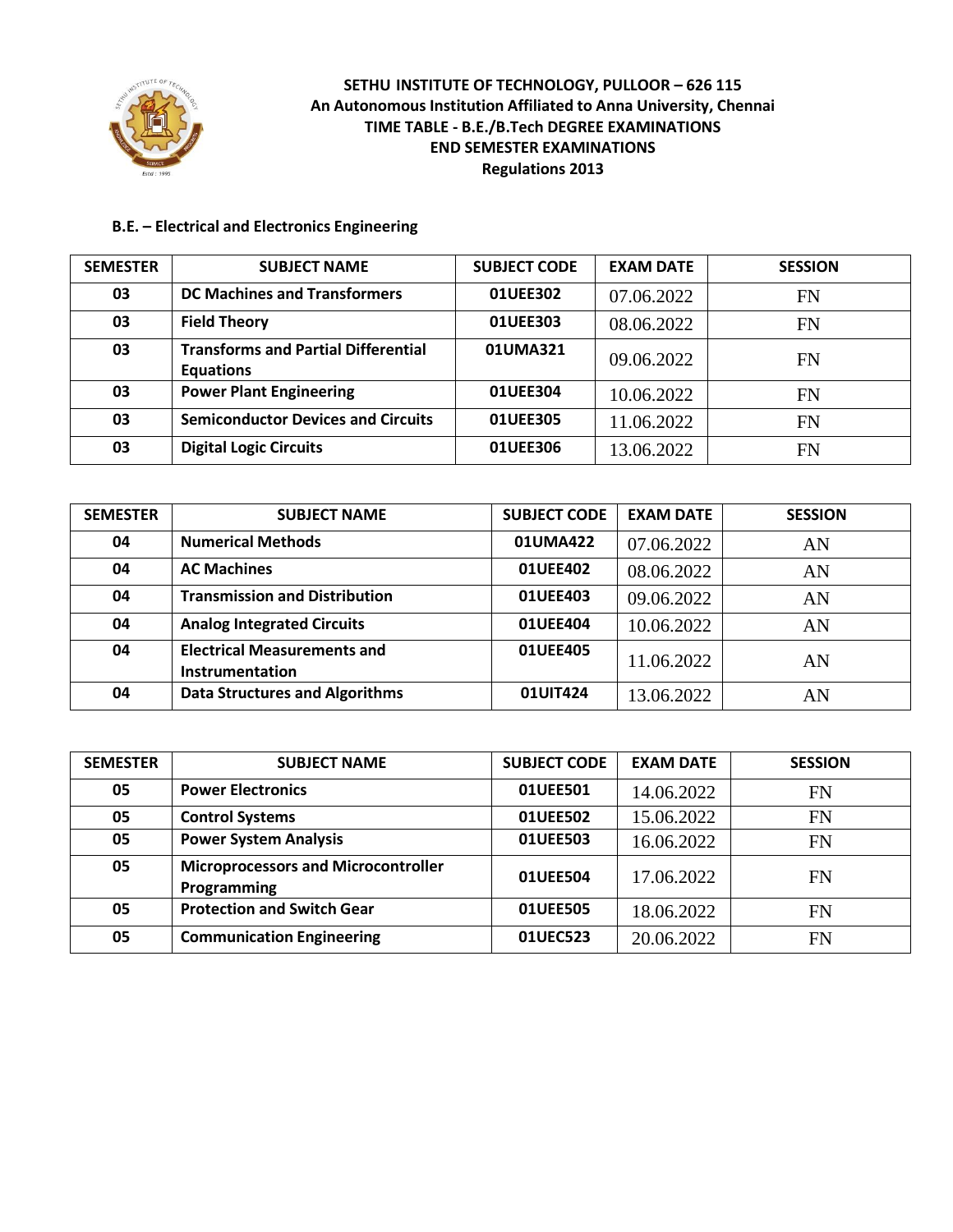| <b>SEMESTER</b> | <b>SUBJECT NAME</b>                                      | <b>SUBJECT CODE</b> | <b>EXAM DATE</b> | <b>SESSION</b> |
|-----------------|----------------------------------------------------------|---------------------|------------------|----------------|
| 06              | <b>Electric Drives and Control</b>                       | 01UEE601            | 14.06.2022       | AN             |
| 06              | <b>Electrical Machine Design</b>                         | 01UEE602            | 15.06.2022       | AN             |
| 06              | <b>High Voltage Engineering</b>                          | 01UEE603            | 16.06.2022       | AN             |
| 06              | <b>Applied Digital Signal Processing</b>                 | 01UEC624            | 17.06.2022       | AN             |
| 06              | <b>Programmable Logic Controller and</b><br><b>SCADA</b> | 01UEE904            | 18.06.2022       | AN             |
| 06              | <b>Fuzzy Logic and Neural Networks</b>                   | 01UEE910            | 20.06.2022       | AN             |

| <b>SEMESTER</b> | <b>SUBJECT NAME</b>                                                 | <b>SUBJECT CODE</b> | <b>EXAM DATE</b> | <b>SESSION</b> |
|-----------------|---------------------------------------------------------------------|---------------------|------------------|----------------|
| 07              | <b>Project Management and Finance</b>                               | 01UME701            | 21.06.2022       | FN             |
| 07              | <b>Power System Operation and</b><br>Control                        | 01UEE702            | 22.06.2022       | <b>FN</b>      |
| 07              | <b>Special Electrical Machines</b>                                  | 01UEE703            | 23.06.2022       | <b>FN</b>      |
| 07              | <b>Electric Power Utilization and</b><br><b>Energy Conservation</b> | 01UEE704            | 24.06.2022       | <b>FN</b>      |
| 07              | <b>Non-Conventional Energy</b><br><b>Resources</b>                  | 01UEE903            | 25.06.2022       | <b>FN</b>      |
| 07              | <b>HVDC Transmission</b>                                            | 01UEE912            | 27.06.2022       | <b>FN</b>      |
| 07              | <b>Flexible AC Transmission System</b>                              | 01UEE915            | 02.07.2022       | <b>FN</b>      |
| 07              | <b>Environmental Science And</b><br><b>Engineering</b>              | 01UCE925            | 28.06.2022       | FN             |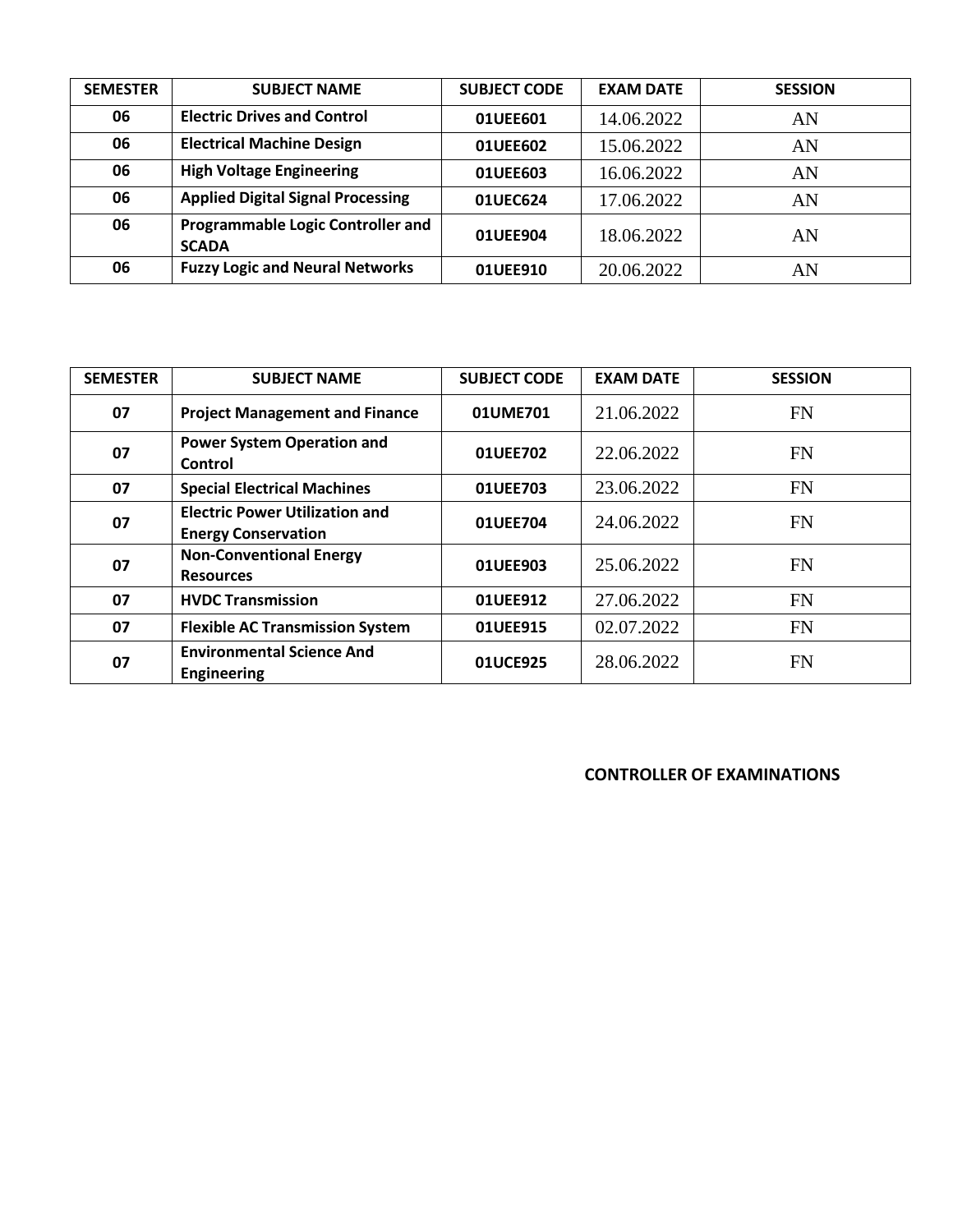

#### **B.E. – Electronics and Communication Engineering**

| <b>SEMESTER</b> | <b>SUBJECT NAME</b>                                  | <b>SUBJECT</b><br><b>CODE</b> | <b>EXAM DATE</b> | <b>SESSION</b> |
|-----------------|------------------------------------------------------|-------------------------------|------------------|----------------|
| 03              | <b>Digital Electronics and Design</b>                | 01UEC302                      | 07.06.2022       | <b>FN</b>      |
| 03              | <b>Circuit Theory</b>                                | 01UEC303                      | 08.06.2022       | <b>FN</b>      |
| 03              | <b>Transforms and Partial Differential Equations</b> | 01UMA321                      | 09.06.2022       | <b>FN</b>      |
| 03              | <b>Electronic Circuits</b>                           | 01UEC304                      | 10.06.2022       | <b>FN</b>      |
| 03              | <b>Electrical Machines</b>                           | 01UEE323                      | 11.06.2022       | <b>FN</b>      |
| 03              | <b>Data Structures and Algorithm Analysis</b>        | 01UCS323                      | 13.06.2022       | <b>FN</b>      |

| <b>SEMESTER</b> | <b>SUBJECT NAME</b>               | <b>SUBJECT CODE</b> | <b>EXAM DATE</b> | <b>SESSION</b> |
|-----------------|-----------------------------------|---------------------|------------------|----------------|
| 04              | probability and random processes  | 01UMA424            | 07.06.2022       | AN             |
| 04              | <b>Analog Circuits</b>            | 01UEC402            | 08.06.2022       | AN             |
| 04              | <b>Electromagnetic Fields</b>     | 01UEC403            | 09.06.2022       | AN             |
| 04              | <b>Signals and Systems</b>        | 01UEC404            | 10.06.2022       | AN             |
| 04              | <b>Analog Communication</b>       | 01UEC405            | 11.06.2022       | AN             |
| 04              | <b>Linear Control Engineering</b> | 01UEI422            | 13.06.2022       | AN             |

| <b>SEMESTER</b> | <b>SUBJECT NAME</b>                                                | <b>SUBJECT CODE</b> | <b>EXAM DATE</b> | <b>SESSION</b> |
|-----------------|--------------------------------------------------------------------|---------------------|------------------|----------------|
| 05              | <b>Digital Communication</b>                                       | 01UEC501            | 14.06.2022       | <b>FN</b>      |
| 05              | <b>Data Communication and Networks</b>                             | 01UEC502            | 15.06.2022       | <b>FN</b>      |
| 05              | <b>Electronic Measurements and</b><br>Instrumentation              | 01UEC503            | 16.06.2022       | FN             |
| 05              | <b>Transmission Lines and Waveguides</b>                           | 01UEC504            | 17.06.2022       | FN             |
| 05              | <b>Microprocessors Microcontrollers and</b><br><b>Applications</b> | 01UEC505            | 18.06.2022       | <b>FN</b>      |
| 05              | <b>Information Theory and Coding</b>                               | 01UEC506            | 20.06.2022       | FN             |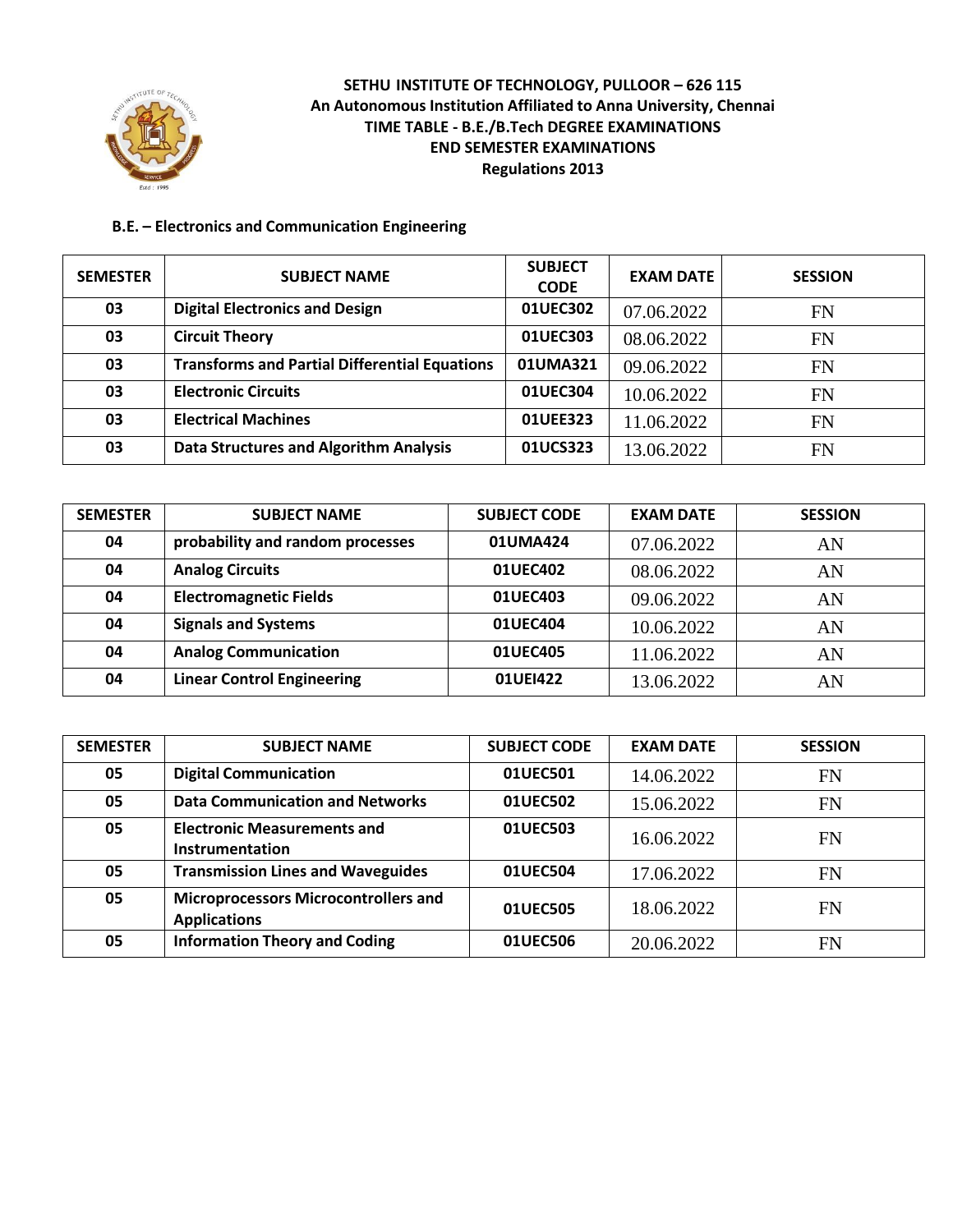| <b>SEMESTER</b> | <b>SUBJECT NAME</b>                              | <b>SUBJECT CODE</b> | <b>EXAM DATE</b> | <b>SESSION</b> |
|-----------------|--------------------------------------------------|---------------------|------------------|----------------|
| 06              | <b>Digital Signal Processing</b>                 | 01UEC601            | 14.06.2022       | AN             |
| 06              | <b>Wireless Communication Systems</b>            | 01UEC602            | 15.06.2022       | AN             |
| 06              | <b>Antenna and Wave Propagation</b>              | 01UEC603            | 16.06.2022       | AN             |
| 06              | <b>VLSI Design</b>                               | 01UEC604            | 17.06.2022       | AN             |
| 06              | <b>Computer Architecture and</b><br>Organization | 01UEC903            | 18.06.2022       | AN             |
| 06              | <b>High Speed Networks</b>                       | 01UEC908            | 20.06.2022       | AN             |

| <b>SEMESTER</b> | <b>SUBJECT NAME</b>                                           | <b>SUBJECT CODE</b> | <b>EXAM DATE</b> | <b>SESSION</b> |
|-----------------|---------------------------------------------------------------|---------------------|------------------|----------------|
| 07              | <b>Project Management and Finance</b>                         | 01UME701            | 21.06.2022       | <b>FN</b>      |
| 07              | <b>Optical Communication and</b><br><b>Networks</b>           | 01UEC702            | 22.06.2022       | <b>FN</b>      |
| 07              | <b>Microwave Engineering</b>                                  | 01UEC703            | 23.06.2022       | <b>FN</b>      |
| 07              | <b>Embedded and real time systems</b>                         | 01UEC704            | 24.06.2022       | <b>FN</b>      |
| 07              | <b>Digital Image Processing</b>                               | 01UEC910            | 25.06.2022       | <b>FN</b>      |
| 07              | <b>Satellite Communication Principles</b><br>and Applications | 01UEC917            | 27.06.2022       | <b>FN</b>      |
| 07              | <b>Nano Electronics</b>                                       | 01UEC921            | 02.07.2022       | <b>FN</b>      |
| 07              | <b>Environmental Science and</b><br><b>Engineering</b>        | 01UCE925            | 28.06.2022       | <b>FN</b>      |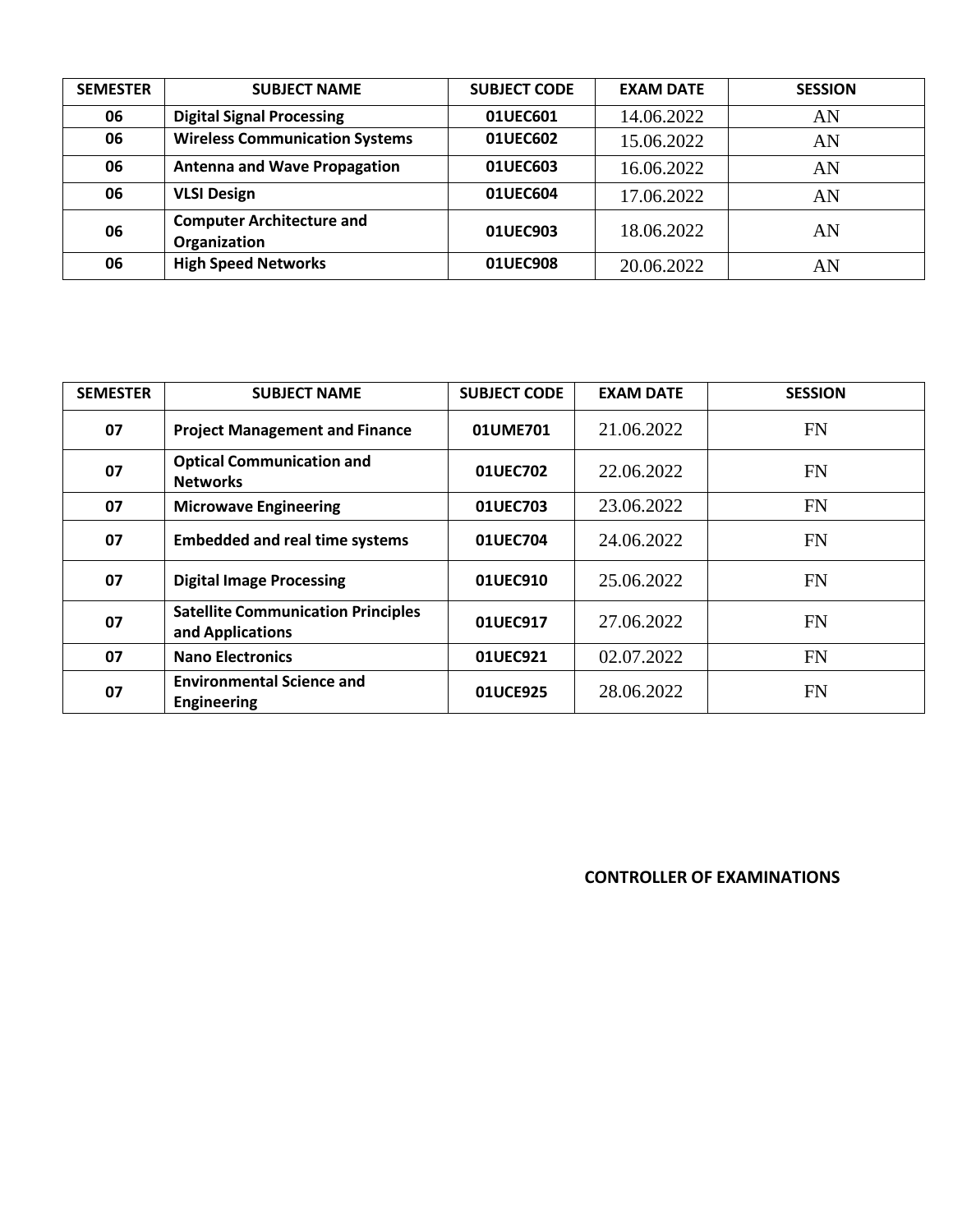

# **B.E. – Electronics and Instrumentation Engineering**

| <b>SEMESTER</b> | <b>SUBJECT NAME</b>                                            | <b>SUBJECT CODE</b> | <b>EXAM DATE</b> | <b>SESSION</b> |
|-----------------|----------------------------------------------------------------|---------------------|------------------|----------------|
| 03              | <b>Linear Integrated Circuits and Applications</b>             | 01UE1302            | 07.06.2022       | FN             |
| 03              | <b>Sensors and Transducers</b>                                 | 01UIC303            | 08.06.2022       | FN             |
| 03              | <b>Transforms and Partial Differential</b><br><b>Equations</b> | 01UMA321            | 09.06.2022       | FN             |
| 03              | <b>Electrical Measurements</b>                                 | 01UEI305            | 10.06.2022       | FN             |
| 03              | <b>Digital Electronics</b>                                     | 01UEI306            | 11.06.2022       | <b>FN</b>      |
| 03              | <b>Electrical Circuits and Networks</b>                        | 01UEI304            | 13.06.2022       | FN             |

| <b>SEMESTER</b> | <b>SUBJECT NAME</b>                       | <b>SUBJECT CODE</b> | <b>EXAM DATE</b> | <b>SESSION</b> |
|-----------------|-------------------------------------------|---------------------|------------------|----------------|
| 04              | <b>Numerical Methods</b>                  | 01UMA422            | 07.06.2022       | AN             |
| 04              | <b>Industrial Instrumentation-I</b>       | 01UIC402            | 08.06.2022       | AN             |
| 04              | <b>Control Engineering</b>                | 01UEI401            | 09.06.2022       | AN             |
| 04              | <b>Principles of Electrical Machines</b>  | 01UEE426            | 10.06.2022       | AN             |
| 04              | <b>Thermodynamics and Fluid Mechanics</b> | 01UME421            | 11.06.2022       | AN             |
| 04              | <b>Data Structures and Algorithms</b>     | 01UIT424            | 13.06.2022       | AN             |

| <b>SEMESTER</b> | <b>SUBJECT NAME</b>                    | <b>SUBJECT CODE</b> | <b>EXAM DATE</b> | <b>SESSION</b> |
|-----------------|----------------------------------------|---------------------|------------------|----------------|
| 05              | Industrial Instrumentation - II        | 01UIC501            | 14.06.2022       | FN             |
| 05              | <b>Microprocessors and Interfacing</b> | 01UE1502            | 15.06.2022       | <b>FN</b>      |
| 05              | <b>Industrial Electronics</b>          | 01UEI503            | 16.06.2022       | FN             |
| 05              | <b>Process Control Instrumentation</b> | 01UE1504            | 17.06.2022       | <b>FN</b>      |
| 05              | <b>Analytical Instruments</b>          | 01UEI505            | 18.06.2022       | <b>FN</b>      |
| 05              | <b>Communication Engineering</b>       | 01UEC523            | 20.06.2022       | <b>FN</b>      |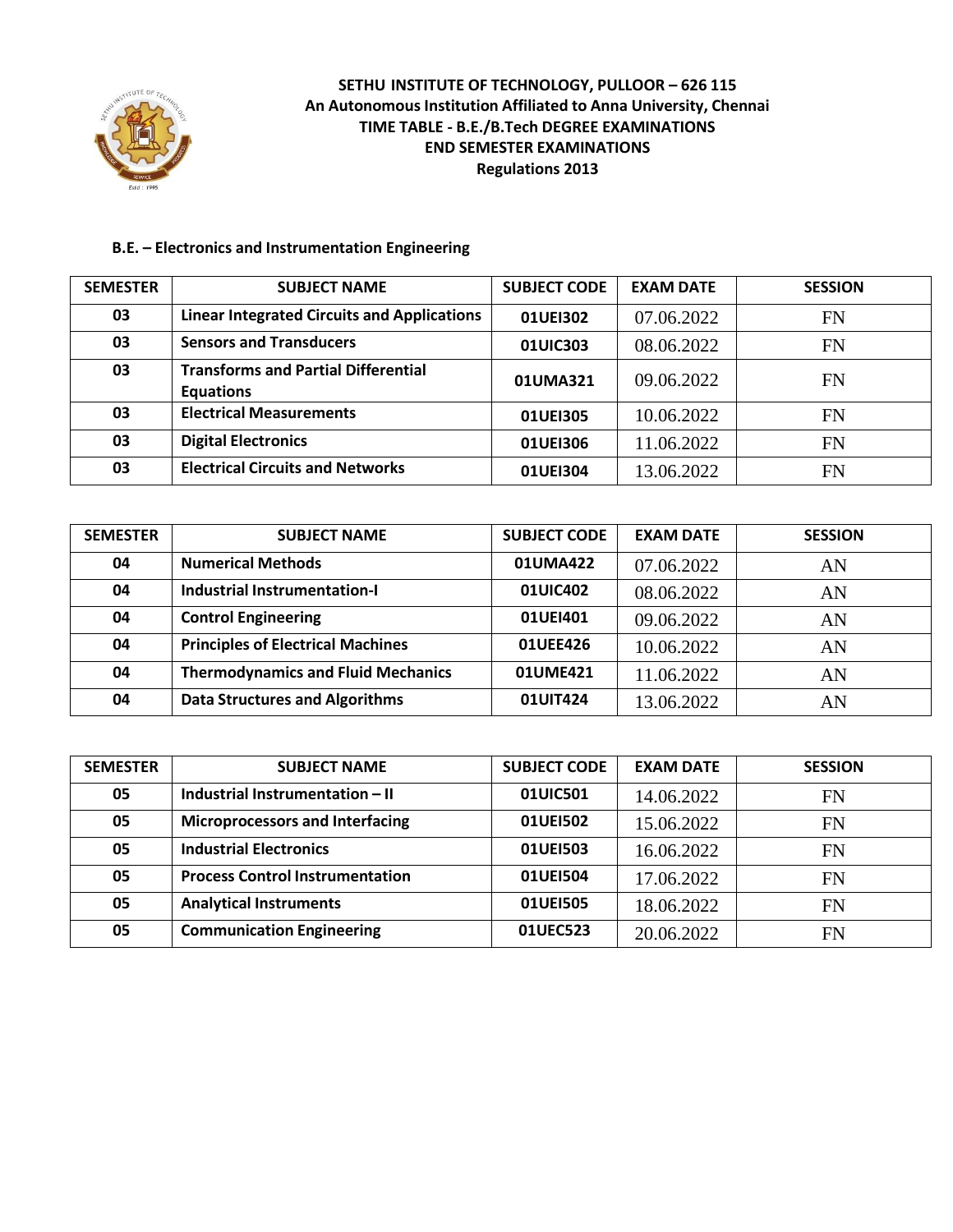| <b>SEMESTER</b> | <b>SUBJECT NAME</b>                           | <b>SUBJECT CODE</b> | <b>EXAM DATE</b> | <b>SESSION</b> |
|-----------------|-----------------------------------------------|---------------------|------------------|----------------|
| 06              | <b>Modern Electronic Instrumentation</b>      | 01UIC601            | 14.06.2022       | AN             |
| 06              | <b>Logic And Distributed Control Systems</b>  | 01UIC602            | 15.06.2022       | AN             |
| 06              | Real time embedded systems architecture       | 01UE1603            | 16.06.2022       | AN             |
| 06              | <b>Applied Digital Signal Processing</b>      | 01UEC624            | 17.06.2022       | AN             |
| 06              | <b>Industrial Data Networks</b>               | 01UE1914            | 18.06.2022       | AN             |
| 06              | <b>Instrumentation For Power Plants</b>       | 01UE1916            | 20.06.2022       | AN             |
| 06              | <b>Advanced Sensor</b>                        | 01UE1904            | 02.07.2022       | AN             |
| 06              | <b>Laser And Fiber Optics Instrumentation</b> | 01UE1906            | 04.07.2022       | FN             |

| <b>SEMESTER</b> | <b>SUBJECT NAME</b>                                                  | <b>SUBJECT CODE</b> | <b>EXAM DATE</b> | <b>SESSION</b> |
|-----------------|----------------------------------------------------------------------|---------------------|------------------|----------------|
| 07              | <b>Project Management and Finance</b>                                | 01UME701            | 21.06.2022       | <b>FN</b>      |
| 07              | <b>Instrumentation System Design</b>                                 | 01UE1702            | 22.06.2022       | <b>FN</b>      |
| 07              | <b>Biomedical Instrumentation</b>                                    | 01UEI703            | 23.06.2022       | <b>FN</b>      |
| 07              | <b>VLSI System Design</b>                                            | 01UEI704            | 24.06.2022       | <b>FN</b>      |
| 07              | <b>Robotics and Automation</b>                                       | 01UE1908            | 25.06.2022       | <b>FN</b>      |
| 07              | <b>Environmental Monitoring Instruments</b>                          | 01UE1922            | 27.06.2022       | <b>FN</b>      |
| 07              | Application of Instrumentation in<br><b>Aerospace and Navigation</b> | 01UEI913            | 02.07.2022       | <b>FN</b>      |
| 07              | <b>Environmental Science And Engineering</b>                         | 01UCE925            | 28.06.2022       | FN             |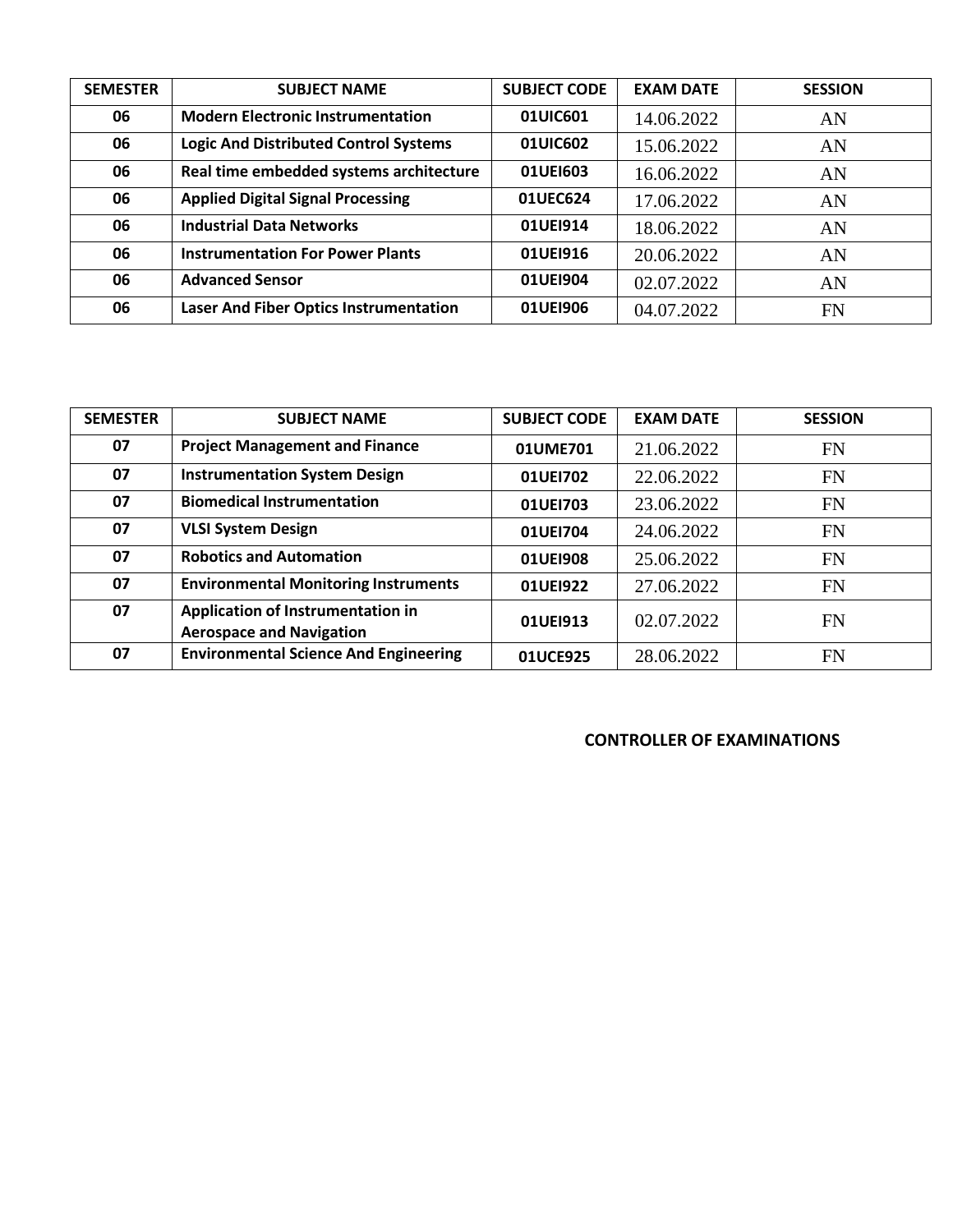

### **B.E. – Instrumentation and Control Engineering**

| <b>SEMESTER</b> | <b>SUBJECT NAME</b>                                            | <b>SUBJECT CODE</b> | <b>EXAM DATE</b> | <b>SESSION</b> |
|-----------------|----------------------------------------------------------------|---------------------|------------------|----------------|
| 03              | <b>Digital Logic Circuits and Design</b>                       | 01UIC302            | 07.06.2022       | <b>FN</b>      |
| 03              | <b>Sensors and Transducers</b>                                 | 01UIC303            | 08.06.2022       | <b>FN</b>      |
| 03              | <b>Transforms and Partial Differential</b><br><b>Equations</b> | 01UMA321            | 09.06.2022       | FN             |
| 03              | <b>Measurements and Instrumentation</b>                        | 01UIC304            | 10.06.2022       | FN             |
| 03              | <b>Electrical Machines</b>                                     | 01UEE323            | 11.06.2022       | <b>FN</b>      |
| 03              | <b>Electrical Circuits and Networks</b>                        | 01UE1304            | 13.06.2022       | <b>FN</b>      |

| <b>SEMESTER</b> | <b>SUBJECT NAME</b>                       | <b>SUBJECT CODE</b> | <b>EXAM DATE</b> | <b>SESSION</b> |
|-----------------|-------------------------------------------|---------------------|------------------|----------------|
| 04              | <b>Numerical Methods</b>                  | 01UMA422            | 07.06.2022       | AN             |
| 04              | <b>Industrial Instrumentation-I</b>       | 01UIC402            | 08.06.2022       | AN             |
| 04              | <b>Linear Control Systems</b>             | 01UIC403            | 09.06.2022       | AN             |
| 04              | <b>Analog Integrated Circuits</b>         | 01UEE404            | 10.06.2022       | AN             |
| 04              | <b>Thermodynamics and Fluid Mechanics</b> | 01UME421            | 11.06.2022       | AN             |
| 04              | <b>Data Structures and Algorithms</b>     | 01UIT424            | 13.06.2022       | AN             |

| <b>SEMESTER</b> | <b>SUBJECT NAME</b>                       | <b>SUBJECT CODE</b> | <b>EXAM DATE</b> | <b>SESSION</b> |
|-----------------|-------------------------------------------|---------------------|------------------|----------------|
| 05              | Industrial Instrumentation - II           | 01UIC501            | 14.06.2022       | <b>FN</b>      |
| 05              | <b>Microprocessors and Controller</b>     | 01UIC502            | 15.06.2022       | <b>FN</b>      |
| 05              | <b>Advanced Control System</b>            | 01UIC503            | 16.06.2022       | <b>FN</b>      |
| 05              | <b>Power Electronics and Applications</b> | 01UIC504            | 17.06.2022       | <b>FN</b>      |
| 05              | <b>Analytical Instruments</b>             | 01UEI505            | 18.06.2022       | FN             |
| 05              | <b>Communication Engineering</b>          | 01UEC523            | 20.06.2022       | FN             |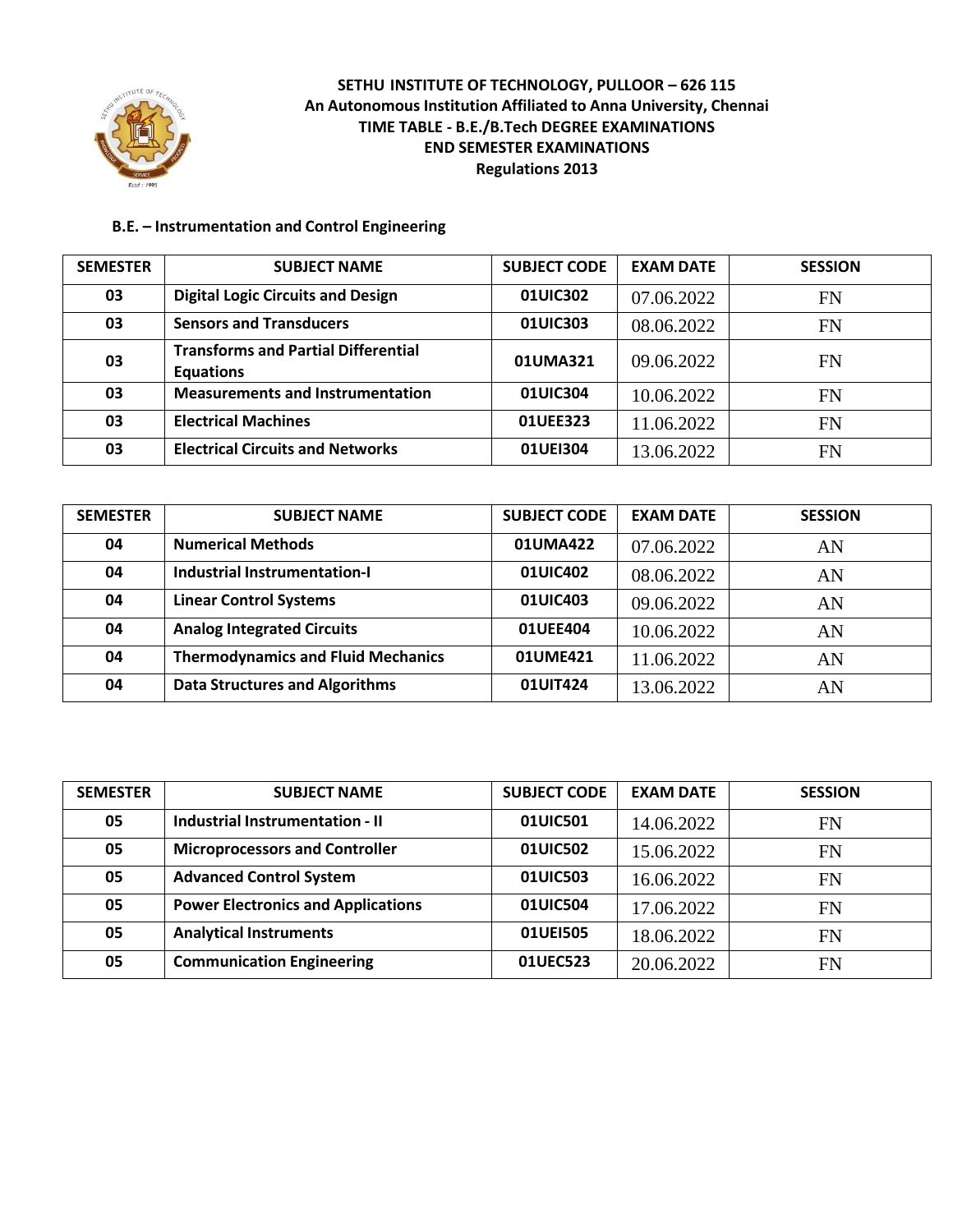| <b>SEMESTER</b> | <b>SUBJECT NAME</b>                                           | <b>SUBJECT CODE</b> | <b>EXAM DATE</b> | <b>SESSION</b> |
|-----------------|---------------------------------------------------------------|---------------------|------------------|----------------|
| 06              | <b>Modern Electronic Instrumentation</b>                      | 01UIC601            | 14.06.2022       | AN             |
| 06              | <b>Logic And Distributed Control Systems</b>                  | 01UIC602            | 15.06.2022       | AN             |
| 06              | <b>Process Control</b>                                        | 01UIC603            | 16.06.2022       | AN             |
| 06              | <b>Applied Digital Signal Processing</b>                      | 01UEC624            | 17.06.2022       | AN             |
| 06              | <b>Instrumentation For Petrochemical</b><br><b>Industries</b> | 01UIC913            | 18.06.2022       | AN             |
| 06              | <b>Building Automation</b>                                    | 01UIC918            | 20.06.2022       | AN             |

| <b>SEMESTER</b> | <b>SUBJECT NAME</b>                          | <b>SUBJECT CODE</b> | <b>EXAM DATE</b> | <b>SESSION</b> |
|-----------------|----------------------------------------------|---------------------|------------------|----------------|
| 07              | <b>Project Management and Finance</b>        | 01UME701            | 21.06.2022       | FN             |
| 07              | <b>Digital Control System</b>                | 01UIC702            | 22.06.2022       | <b>FN</b>      |
| 07              | <b>Biomedical Instrumentation</b>            | 01UE1703            | 23.06.2022       | <b>FN</b>      |
| 07              | <b>Applied Soft Computing</b>                | 01UIC704            | 24.06.2022       | <b>FN</b>      |
| 07              | <b>Power plant Instrumentation</b>           | 01UIC903            | 25.06.2022       | <b>FN</b>      |
| 07              | <b>Instrumentation For Agriculture</b>       | 01UIC907            | 27.06.2022       | <b>FN</b>      |
| 07              | <b>Environmental Science and Engineering</b> | 01UCE925            | 28.06.2022       | <b>FN</b>      |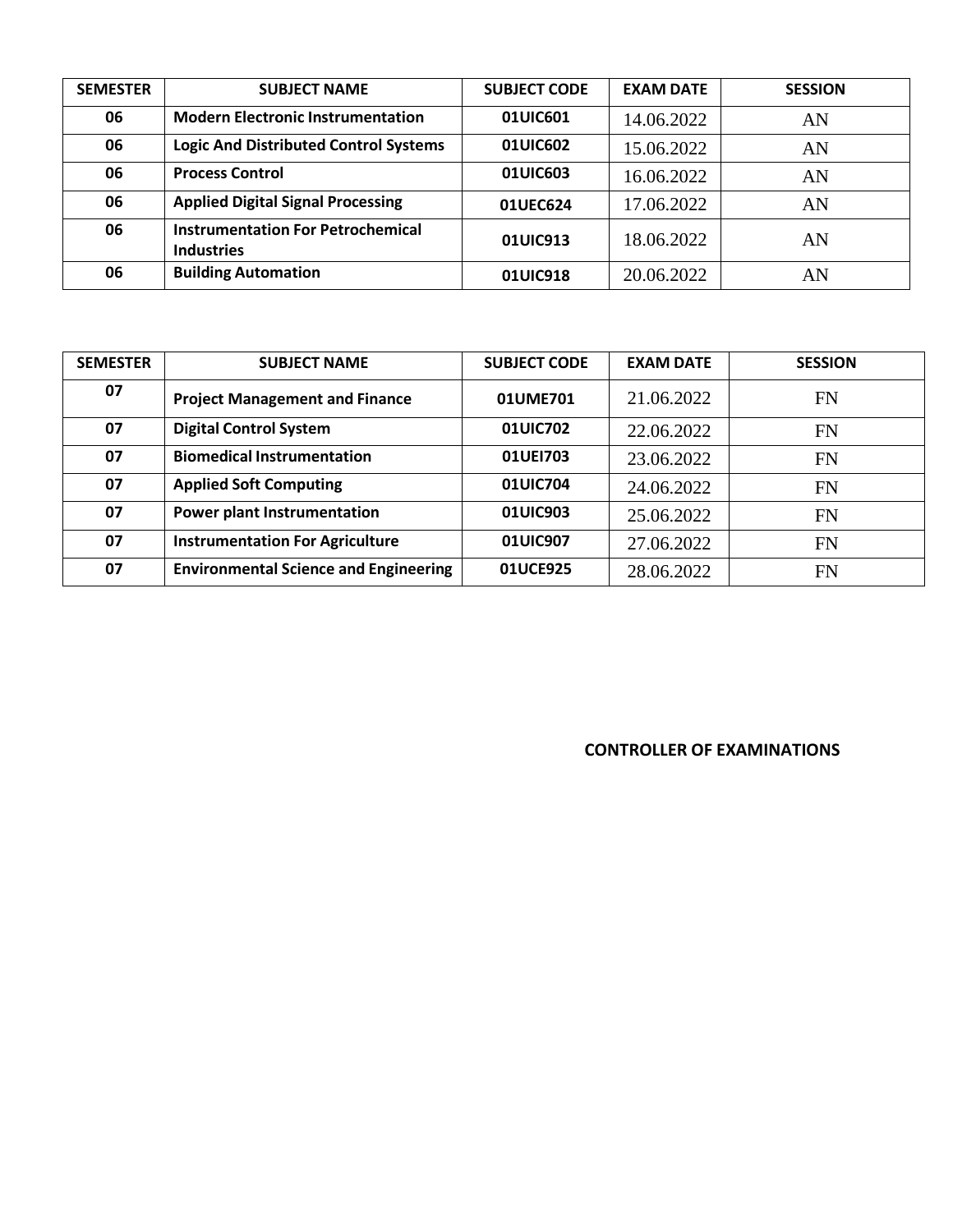

#### **B.E. – Mechanical Engineering**

| <b>SEMESTER</b> | <b>SUBJECT NAME</b>                                            | <b>SUBJECT CODE</b> | <b>EXAM DATE</b> | <b>SESSION</b> |
|-----------------|----------------------------------------------------------------|---------------------|------------------|----------------|
| 03              | Manufacturing Technology - I                                   | 01UME302            | 07.06.2022       | FN             |
| 03              | <b>Engineering Thermodynamics</b>                              | 01UME303            | 08.06.2022       | FN             |
| 03              | <b>Transforms and Partial Differential</b><br><b>Equations</b> | 01UMA321            | 09.06.2022       | FN             |
| 03              | <b>Fluid Mechanics and Machinery</b>                           | 01UME304            | 10.06.2022       | FN             |
| 03              | <b>Electrical Machines</b>                                     | 01UEE323            | 11.06.2022       | <b>FN</b>      |
| 03              | <b>Engineering Mechanics</b>                                   | 01UME305            | 13.06.2022       | FN             |

| <b>SEMESTER</b> | <b>SUBJECT NAME</b>                     | <b>SUBJECT CODE</b> | <b>EXAM DATE</b> | <b>SESSION</b> |
|-----------------|-----------------------------------------|---------------------|------------------|----------------|
| 04              | <b>Statistics and Numerical Methods</b> | 01UMA423            | 07.06.2022       | AN             |
| 04              | <b>Kinematics of Machinery</b>          | 01UME402            | 08.06.2022       | AN             |
| 04              | <b>Manufacturing Technology-li</b>      | 01UME403            | 09.06.2022       | AN             |
| 04              | <b>Thermal Engineering</b>              | 01UME404            | 10.06.2022       | AN             |
| 04              | <b>Strength Of Materials</b>            | 01UME405            | 11.06.2022       | AN             |
| 04              | <b>Machine Drawing</b>                  | 01UME406            | 13.06.2022       | AN             |

| <b>SEMESTER</b> | <b>SUBJECT NAME</b>                         | <b>SUBJECT CODE</b> | <b>EXAM DATE</b> | <b>SESSION</b> |
|-----------------|---------------------------------------------|---------------------|------------------|----------------|
| 05              | <b>Dynamics of Machinery</b>                | 01UME501            | 14.06.2022       | FN             |
| 05              | <b>Engineering Materials and Metallurgy</b> | 01UME502            | 15.06.2022       | <b>FN</b>      |
| 05              | <b>Design of Machine Elements</b>           | 01UME503            | 16.06.2022       | FN             |
| 05              | <b>Automobile Engineering</b>               | 01UME504            | 17.06.2022       | FN             |
| 05              | <b>Power Plant Technology</b>               | 01UME505            | 18.06.2022       | FN             |
| 05              | <b>Applied Hydraulic Pneumatics</b>         | 01UME506            | 20.06.2022       | FN             |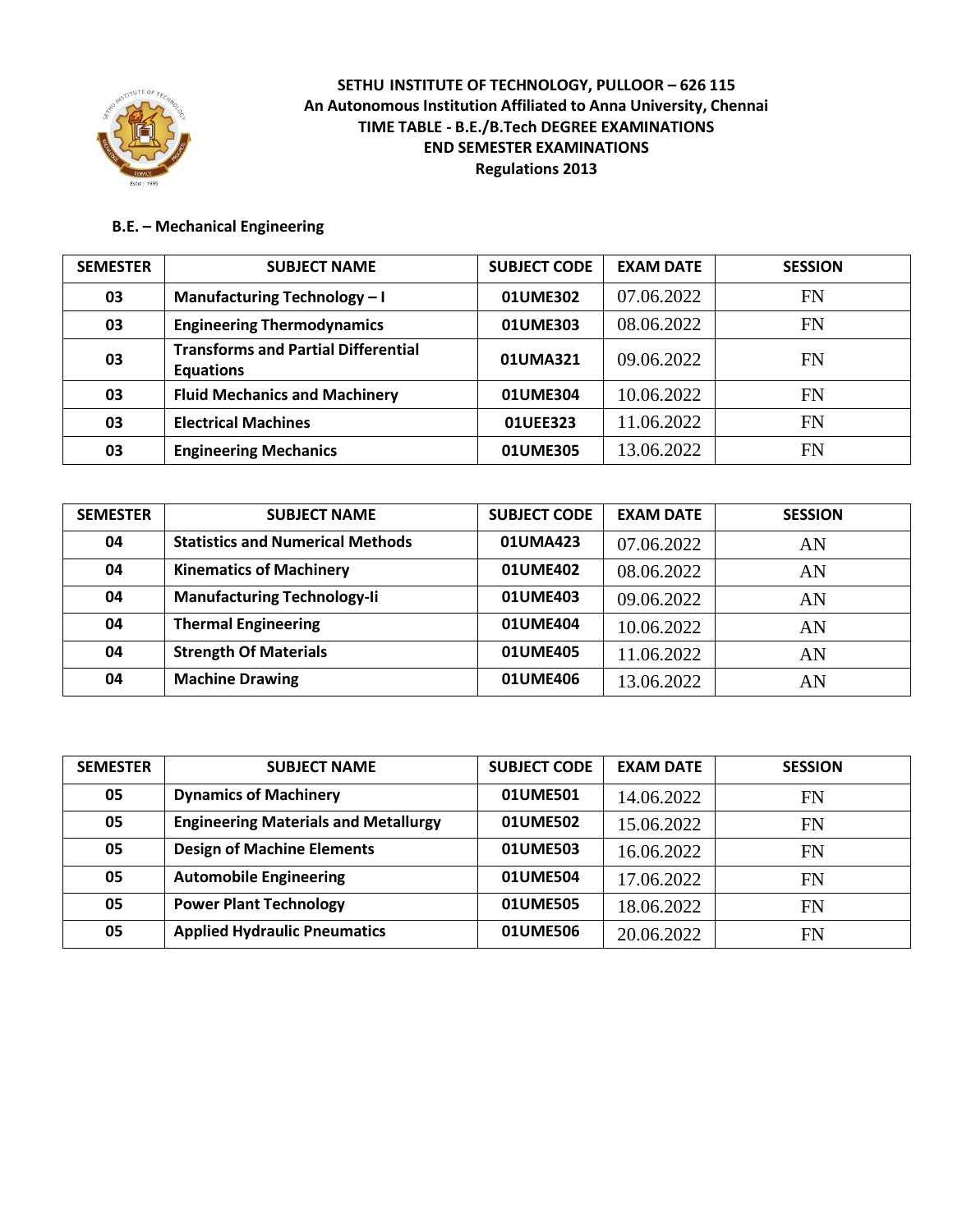| <b>SEMESTER</b> | <b>SUBJECT NAME</b>                                     | <b>SUBJECT CODE</b> | <b>EXAM DATE</b> | <b>SESSION</b> |
|-----------------|---------------------------------------------------------|---------------------|------------------|----------------|
| 06              | <b>Design of Transmission Systems</b>                   | 01UME601            | 14.06.2022       | AN             |
| 06              | <b>Heat and Mass Transfer</b>                           | 01UME602            | 15.06.2022       | AN             |
| 06              | <b>Engineering Metrology and</b><br><b>Measurements</b> | 01UME603            | 16.06.2022       | AN             |
| 06              | <b>Operations Research</b>                              | 01UME604            | 17.06.2022       | AN             |
| 06              | <b>Gas Dynamics and Jet Propulsion</b>                  | 01UME902            | 18.06.2022       | AN             |
| 06              | <b>Renewable Source of Energy</b>                       | 01UME906            | 20.06.2022       | AN             |
| 06              | <b>Unconventional Machining Processes</b>               | 01UME908            | 02.07.2022       | AN             |
| 06              | <b>Total Quality Management</b>                         | 01UME923            | 04.07.2022       | <b>FN</b>      |

| <b>SEMESTER</b> | <b>SUBJECT NAME</b>                          | <b>SUBJECT CODE</b> | <b>EXAM DATE</b> | <b>SESSION</b> |
|-----------------|----------------------------------------------|---------------------|------------------|----------------|
| 07              | <b>Project Management and Finance</b>        | 01UME701            | 21.06.2022       | <b>FN</b>      |
| 07              | <b>Finite Element Analysis</b>               | 01UME702            | 22.06.2022       | <b>FN</b>      |
| 07              | <b>Mechatronics</b>                          | 01UME703            | 23.06.2022       | <b>FN</b>      |
| 07              | <b>Computer Integrated Manufacturing</b>     | 01UME704            | 24.06.2022       | <b>FN</b>      |
| 07              | <b>Maintenance Engineering</b>               | 01UME917            | 25.06.2022       | <b>FN</b>      |
| 07              | <b>Robotics</b>                              | 01UME924            | 27.06.2022       | FN             |
| 07              | <b>Process Planning and Cost Estimation</b>  | 01UME910            | 02.07.2022       | <b>FN</b>      |
| 07              | <b>Refrigeration and Air Conditioning</b>    | 01UME913            | 04.07.2022       | AN             |
| 07              | <b>Environmental Science and Engineering</b> | 01UCE925            | 28.06.2022       | <b>FN</b>      |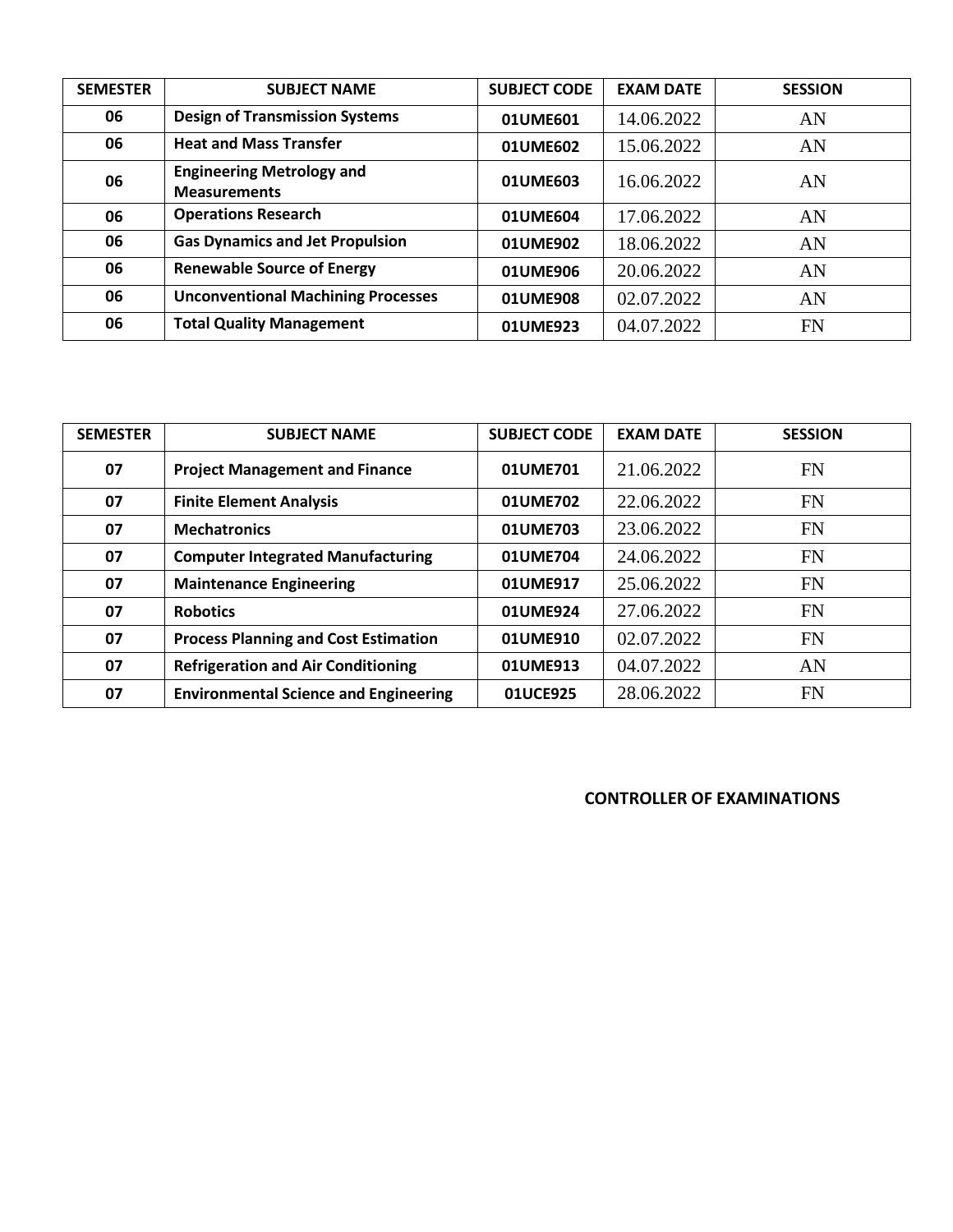

#### **B.Tech. - Information Technology**

| <b>SEMESTER</b> | <b>SUBJECT NAME</b>                                            | <b>SUBJECT CODE</b> | <b>EXAM DATE</b> | <b>SESSION</b> |
|-----------------|----------------------------------------------------------------|---------------------|------------------|----------------|
| 03              | <b>Programming With Data Structures</b>                        | 01UIT302            | 07.06.2022       | FN             |
| 03              | <b>Computer Organization</b>                                   | 01UIT303            | 08.06.2022       | FN             |
| 03              | <b>Transforms and Partial Differential</b><br><b>Equations</b> | 01UMA321            | 09.06.2022       | FN             |
| 03              | <b>Object Oriented Programming</b>                             | 01UIT304            | 10.06.2022       | FN             |
| 03              | <b>Database Systems</b>                                        | 01UIT305            | 11.06.2022       | FN             |
| 03              | <b>Analog and Digital Communication</b>                        | 01UIT306            | 13.06.2022       | FN             |

| <b>SEMESTER</b> | <b>SUBJECT NAME</b>                                                 | <b>SUBJECT CODE</b> | <b>EXAM DATE</b> | <b>SESSION</b> |
|-----------------|---------------------------------------------------------------------|---------------------|------------------|----------------|
| 04              | <b>Applied Statistics and Queuing Networks</b>                      | 01UMA421            | 07.06.2022       | AN             |
| 04              | <b>Analysis and Design of Algorithms</b>                            | 01UIT402            | 08.06.2022       | AN             |
| 04              | <b>Java Programming</b>                                             | 01UCS403            | 09.06.2022       | AN             |
| 04              | <b>Principles of Operating Systems</b>                              | 01UIT404            | 10.06.2022       | AN             |
| 04              | <b>Object Oriented Software Engineering</b><br><b>Methodologies</b> | 01UIT405            | 11.06.2022       | AN             |
| 04              | <b>Microprocessors and Microcontrollers</b>                         | 01UEC423            | 13.06.2022       | AN             |

| <b>SEMESTER</b> | <b>SUBJECT NAME</b>                        | <b>SUBJECT CODE</b> | <b>EXAM DATE</b> | <b>SESSION</b> |
|-----------------|--------------------------------------------|---------------------|------------------|----------------|
| 05              | <b>Discrete Mathematics</b>                | 01UMA521            | 14.06.2022       | FN             |
| 05              | <b>Computer Networks</b>                   | 01UIT502            | 15.06.2022       | FN             |
| 05              | <b>Object Oriented Analysis and Design</b> | 01UCS503            | 16.06.2022       | FN             |
| 05              | <b>Embedded Computing Systems</b>          | 01UIT504            | 17.06.2022       | <b>FN</b>      |
| 05              | <b>Graphics With OPENGL</b>                | 01UIT505            | 18.06.2022       | <b>FN</b>      |
| 05              | <b>Wireless Communication</b>              | 01UIT506            | 20.06.2022       | <b>FN</b>      |